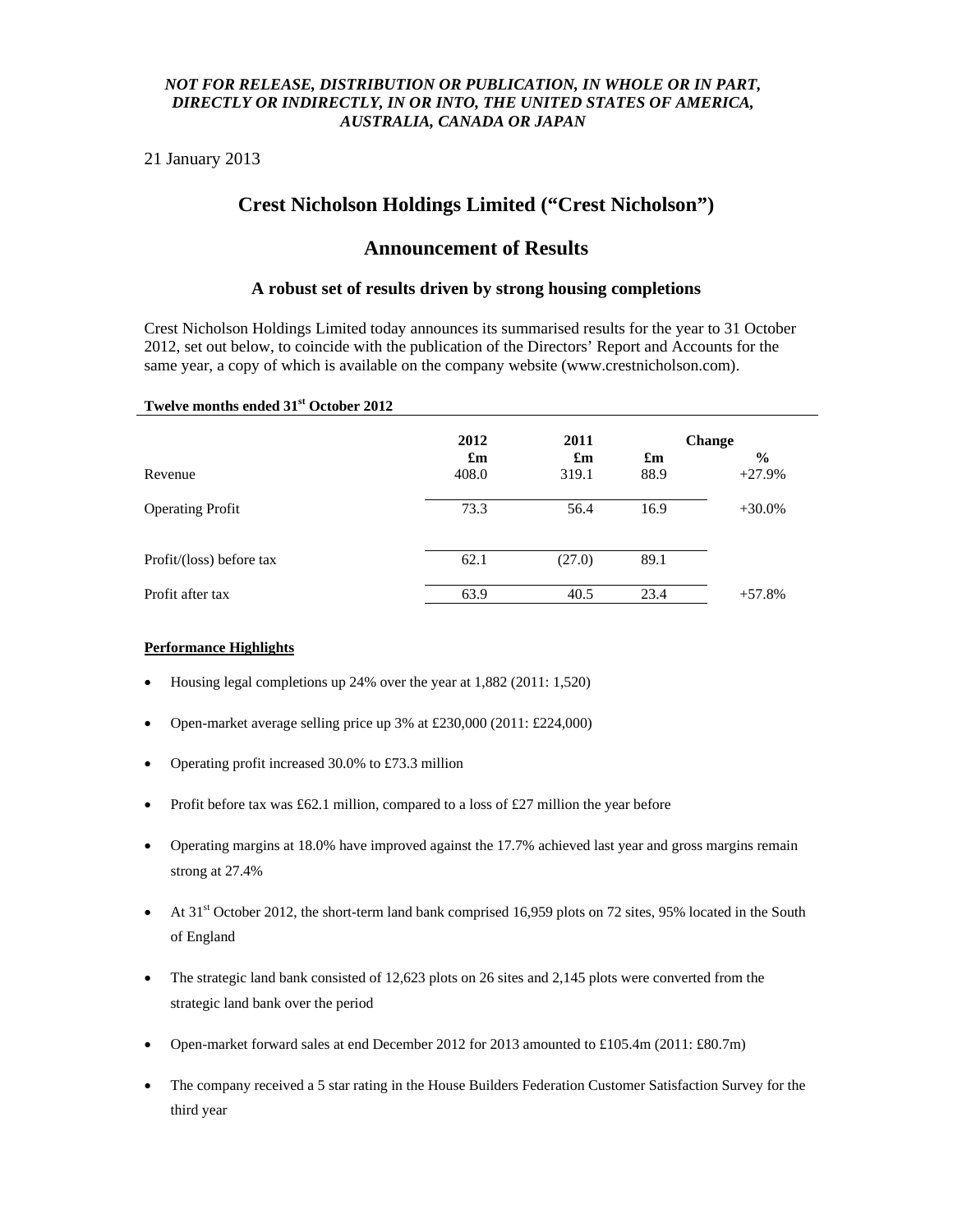### *NOT FOR RELEASE, DISTRIBUTION OR PUBLICATION, IN WHOLE OR IN PART, DIRECTLY OR INDIRECTLY, IN OR INTO, THE UNITED STATES OF AMERICA, AUSTRALIA, CANADA OR JAPAN*

#### **Commenting on today's statement, Stephen Stone, Chief Executive, said:**

"This has been a very good year for Crest Nicholson, driven by a 24% increase in housing legal completions in the year. This growth reflects both stronger rates of sale and our rising number of sales outlets. Recently we have seen an encouraging pick-up in mortgage lending although lending volumes do still remain constrained. As the Group approaches its 50th anniversary in 2013, it remains on a trajectory of steady growth based on strong results and underlying business performance."

*The financial information presented within this document does not comprise the statutory accounts of Crest Nicholson Holdings Limited for the financial years ended 31st October 2012 and 2011 but represents extracts from them. These extracts do not provide as full an understanding of the financial performance and position, or financial and investing activities, of the company as the complete Annual Report.* 

*Statutory accounts for 2011 have been delivered to the registrar of companies, and those for 2012 will be delivered in due course. The auditor has reported on those accounts; their reports were (i) unqualified, (ii) did not include a reference to any matters to which the auditor drew attention by way of emphasis without qualifying their report and (iii) did not contain a statement under section 498 (2) or (3) of the Companies Act 2006. The Annual Report, including the auditor's report, can be obtained free of charge on request to the company at Crest House, Pyrcroft Road, Chertsey, Surrey, KT16 9GN or info@crestnicholson.com or, alternatively, can be downloaded at www.crestnicholson.com.* 

#### **Forward Looking Statements and Past Performance**

Some of the information in this document may contain projections or other forward-looking statements regarding future events or the future financial performance of Crest Nicholson Holdings Limited (the **Company**). You can identify forward looking statements by terms such as "expect", "believe", "anticipate", "estimate", "intend", "will", "could," "may" or "might" the negative of such terms or other similar expressions. The Company wishes to caution you that these statements are only predictions and that actual events or results may differ materially. The Company does not intend to update these statements to reflect events and circumstances occurring after the date hereof or to reflect the occurrence of unanticipated events. Many factors could cause the actual results to differ materially from those contained in projections or forward-looking statements of the Company, including, among others, general economic conditions, the competitive environment as well as many other risks specifically related to the Company and its operations.

Past performance of the Company cannot be relied on as a guide to future performance.

#### **Important Notice**

Neither this document nor any copy of it may be taken or transmitted, directly or indirectly, into the United States, Australia, Canada or Japan or to any persons in any of those jurisdictions or any other jurisdictions where to do so would constitute a violation of the relevant securities laws of such jurisdiction.

This document is for information purposes only and does not constitute or form part of any offer or invitation to sell or issue, or any solicitation of any offer to purchase or subscribe for any shares or other securities nor shall it (or any part of it) or the fact of its distribution, form the basis of, or be relied on in connection with, any contract therefore. The distribution of this document in certain jurisdictions may be restricted by law and persons into whose possession this document, any document or other information referred to herein comes should inform themselves about and observe any such restriction. Any failure to comply with these restrictions may constitute a violation of the securities laws of any such jurisdiction.

This document does not constitute an offer to sell or a solicitation of an offer to purchase any securities in any jurisdiction in which such offer or sale would be unlawful prior to registration, exemption from registration or qualification under the securities laws of any jurisdiction. The securities proposed to be offered by the Company have not been and will not be registered under the US Securities Act 1933, as amended (the **Securities Act**) or under any securities laws of any state of the United States and may not be offered or sold in the United States except pursuant to an exemption from, or in a transaction not subject to, the registration requirements of the Securities Act. The Company has not registered and does not intend to register any portion of any offering in the